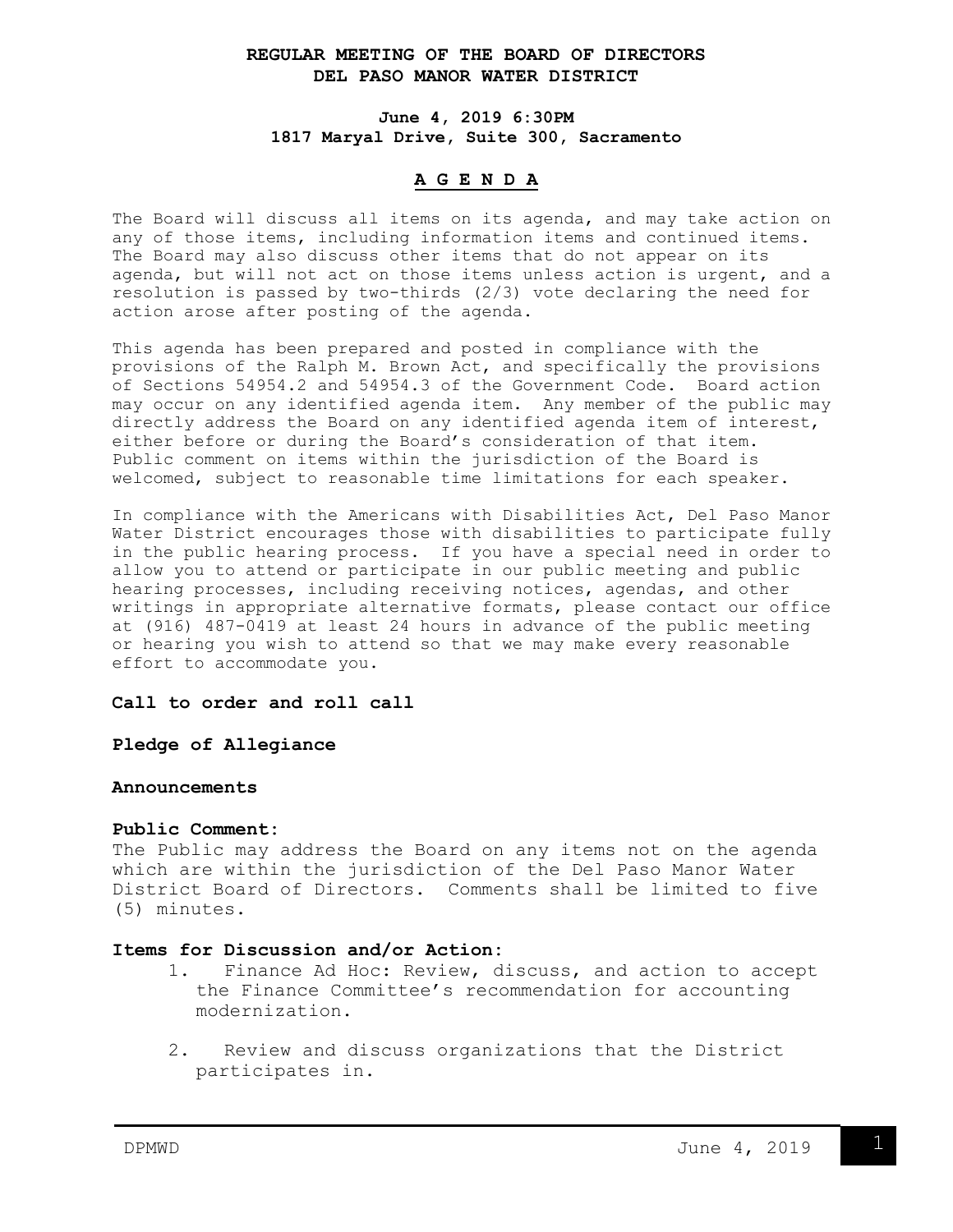- 3. Discuss and possibly appoint a new RWA Board and/or Executive Board member.
- 4. Review, discuss, and possible action on district Holiday, Vacation, Sick Leave, and Paid Leave policy.
- 5. Review, discuss, and possible action on Expense Reimbursement Policy and appropriate approvals.
- 6. Review, discuss, and possible action on district vehicle policy.
- 7. Give General Manager direction on District Investment Policy and district investments.
- 8. Discuss and give General Manager direction about staff required at board meetings.
- 9. Discuss and give General Manager direction about purchasing audio recording equipment for regular board meetings.
- 10. Review, discuss, and possible action regarding CalPERS Retiree Medical Insurance after reaching the age of 65.
- 11. Review, discuss, and possible action on district engineering firm options for Master Plan and general engineering services.
- 12. Succession Planning Ad Hoc: Review, discuss, and possible action on using waterTalent for an interim / temporary General Manager.
- 13. Review, discuss, and possible action on Carmichael Water District Intertie and grant options.
- 14. Discuss and possible action on district payroll provider.
- 15. Review and discuss budget-to-actual financials for fiscal year 2018-2019.
- 16. Review, discuss, and adopt draft 2019-2020 fiscal year budget.
- 17. Review and adopt minutes of April 24, 2019 Special Meeting.
- 18. Review and adopt minutes of May 2, 2019 Regular Meeting.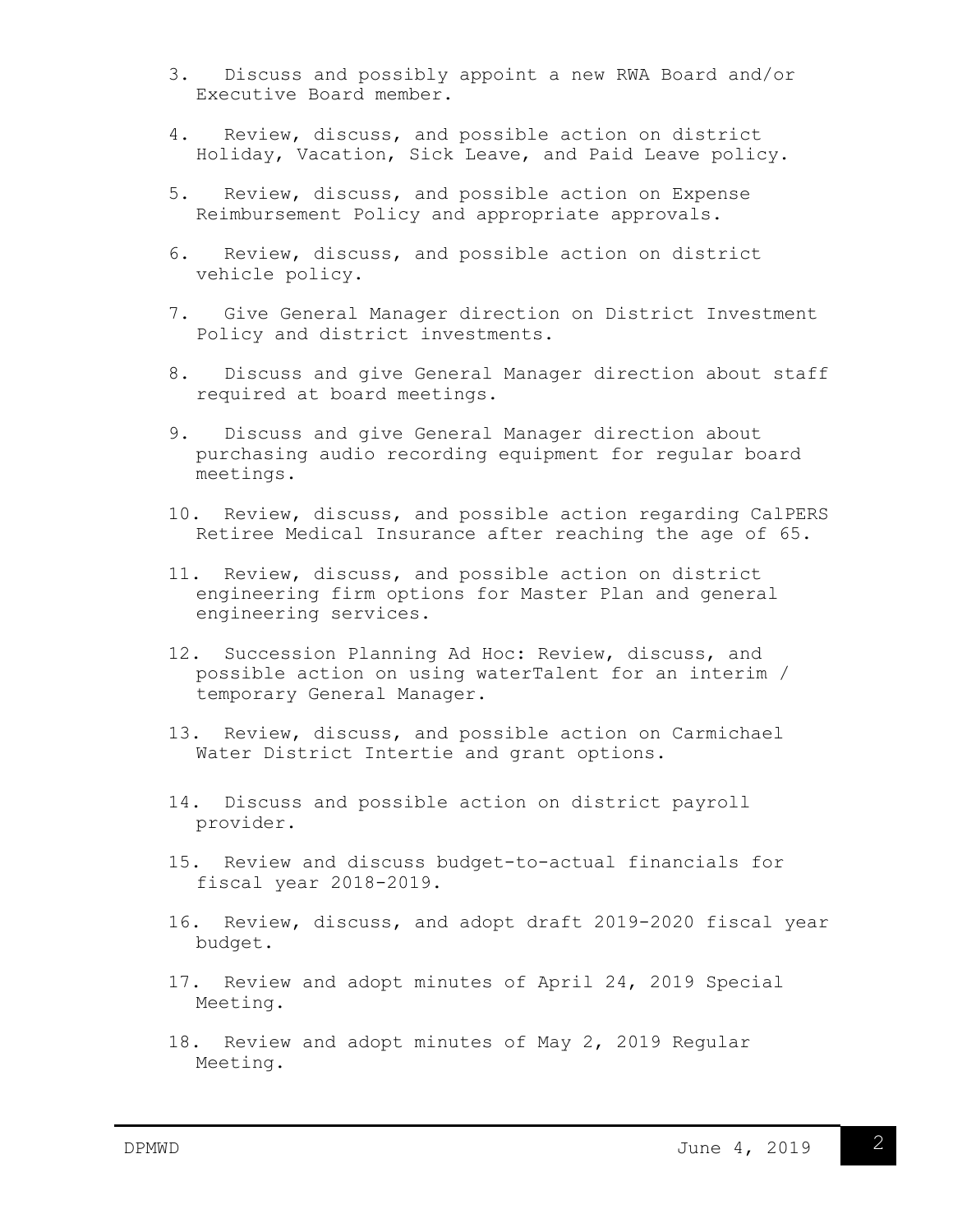- 19. Review and authorize payment of invoices for May 2019.
- 20. Review, discuss, and give direction for Director Compensation monthly report changes.
- 21. Review, discuss, and action to participate in the Regional Aquifer Storage & Recovery Well Study.
- 22. Review, discuss, and give direction to comply with SB998 which will require the District to amend our termination policy in Ordinance No. 3.

## **Old Business:**

- 23. Appoint new Human Resource Ad-Hoc Committee.
- 24. Review Audit Committee Recommendation.
- 25. Succession Planning Ad Hoc: Discuss and possible action on the General Manager job posting being distributed through ACWA.

#### **Report on Meetings and Committees: (Per AB 1234)**

- 26. Finance Ad-Hoc Committee Meeting Burt/Lenahan
- 27. Succession Planning Committee Meeting Harrington/Lenahan
- 28. Policy Manual Review Ad-Hoc Committee Meeting Harrington/Burt
- 29. Regional Water Authority Meeting Sedwick
- 30. ACWA/Joint Powers Insurance Authority Meeting Sedwick
- 31. Association of California Water Agencies Conference Lenahan, Matteoli, & Sedwick
- 32. Other Reports AB 1234

## **Upcoming Meeting:**

33. None

### **Report from Attorney concerning:**

34. Non-discussion/action items

## **Report from General Manager:**